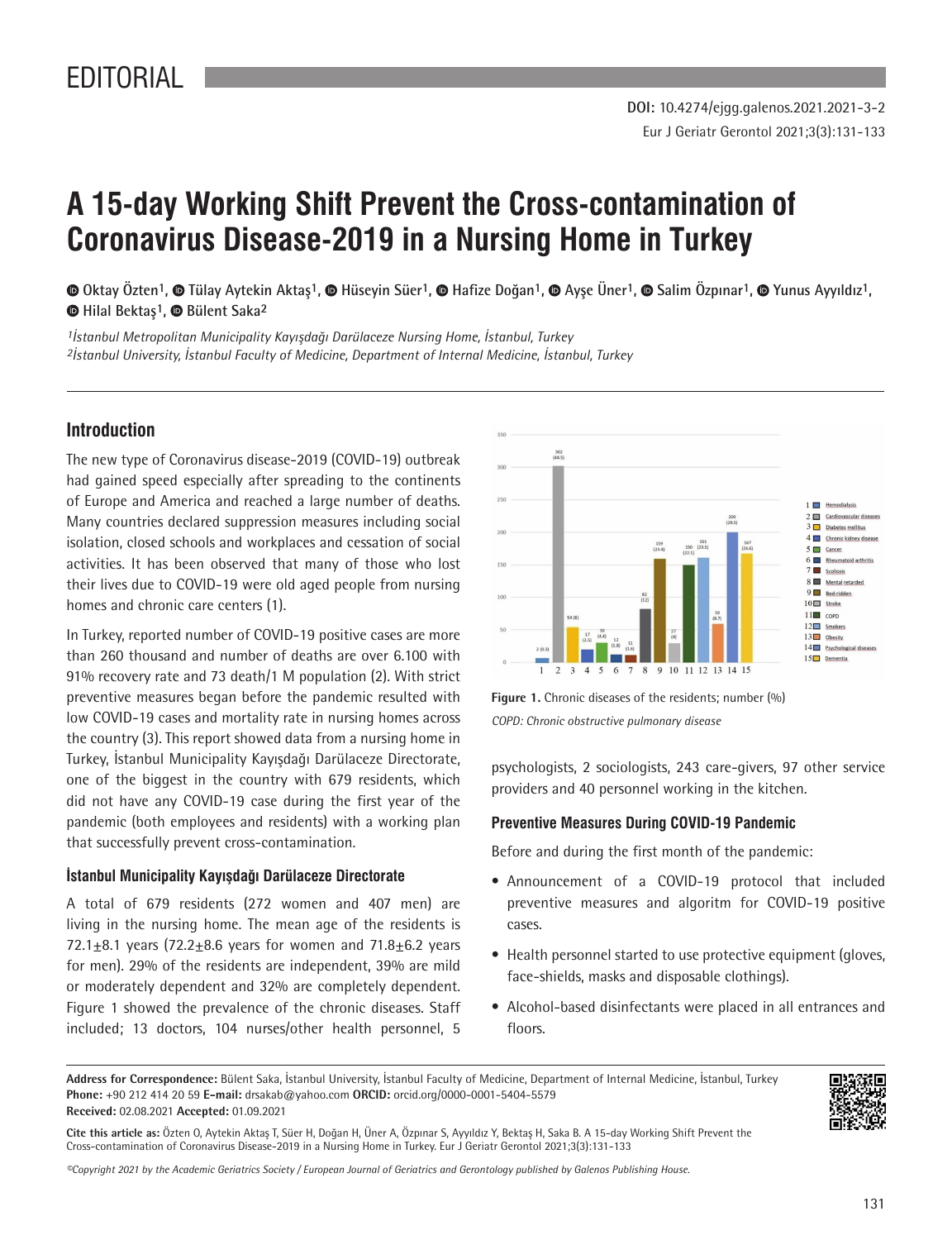- Residents were not allowed outside except for medical reasons.
- Regular measurement of body temperature were made to all residents and the staff.
- New admissions were suspended temporarily. Visitors were not allowed unless there was an urgent condition.
- Residents with any clinical sign and symptoms were isolated in the infirmary, evaluated clinically and followed up by the doctors and nurses. If indicated, they were transferred to the hospital.
- Two seperate infirmary wards were arranged for suspicious cases in order to perform polymerase chain reaction (PCR) tests, treatment and follow-up. Residents those came from hospitals were isolated in those wards for 2 weeks.
- İstanbul Municipality organised a special transportation for the staff in order to prevent contamination from public transport.

Next 11 months of the pandemic:

- District Health Directorate organised COVID-19 PCR testing to whole staff.
- A new organisation was initiated for the staff that included 15-days working periods. In every period, one group would be on duty and stayed in the institution while the other rested at home. All of the staff and the executive staff voluntarily accepted to stay in the institution throughout the pandemic in such an organisation.
- Before changing the working staff groups, COVID-19 PCR tests were repeated. Any personnel with a suspected clinical sign/symptom was not accepted to institution unless it was proven that he/she did not have COVID-19 infection.
- The institution made cooperations with the banks to maintain transport of salaries to the residents by the officials.
- The directorate made the daily shopping for the residents.
- In case of any medical emergency, patients were sent to pandemic-free hospitals.
- Inside the buildings, staff was not allowed to go beyond the areas reserved for them.
- In case of any contact with COVID-19 positive relatives, the employee would not be accepted to the institution before 14 days of isolation at home and approved negative PCR test result.
- In case of any suspcious symptom(s), the residents were transported to a specific ward that was formerly prepared for quarantine.

• Social distance (1.5 m) and face masks were mandatory in restaurants, parks and cafes. Social distance was 2 m for smokers.

## **Psychosocial Support**

Fifteen days working shift plan was important in overcoming the fear of death and abandonment among the residents. The use of a communication language including, ''We are with you, you are not alone and unattended'', was very important. In order to control the attitudes and behaviors of the residents towards the pandemic, psychological support interviews were conducted. Exercise and sports activities were carried out periodically.

15-days shifts increased the stress of the staff both physically and psychologically. Beneath social activities, they had group communication therapies with sociologists and psychologists. During the stay, one of the most important stress factor was separation from families. Solutions, such as giving parents' gifts to their children, birthday cakes and video conferencing decreased the stress of parents and children.

## **Discussion**

Since older adults living in chronic care facilities are mostly frail, they are vulnerable to infections such as COVID-19. Abrams et al. (1) reported COVID-19 positive cases in 2.949 (31.4%) nursing homes across US. Larger facility size, urban location, greater percentage of African American residents, nonchain status, and state were significantly (p<0.05) related to probability of having a COVID-19 case. According to data of the International Long Term Care Policy Network, COVID-related deaths among care home residents ranges from 24-82% in different countries (4).

During the COVID-19 outbreak, residents and the staff were isolated with many other preventive measures. Occupancy rates, increased number of testing, environmental and personal hygiene, social isolation, follow-up of signs and symptoms, ongoing education, supplies of personal protective equipment are important to decrease contamination risk. Centers for disease control recommends that nursing homes and assisted living facilities should follow strict isolation policies to protect the health of residents and staff (5).

On the other hand, outside contacts of the staff increased the risk in the nursing homes (6). Roxby et al. (7) highlighted the potential role of infected staff members in the crosscontamination. 28% of the staff reported symptoms potentially compatible with COVID-19 (7). Then periodical screening tests among healthcare personnel those are in close contact with the residents can decrease contamination.

In United States of America, Centers for Medicare and Medicaid Services announced recommendations for prevention of